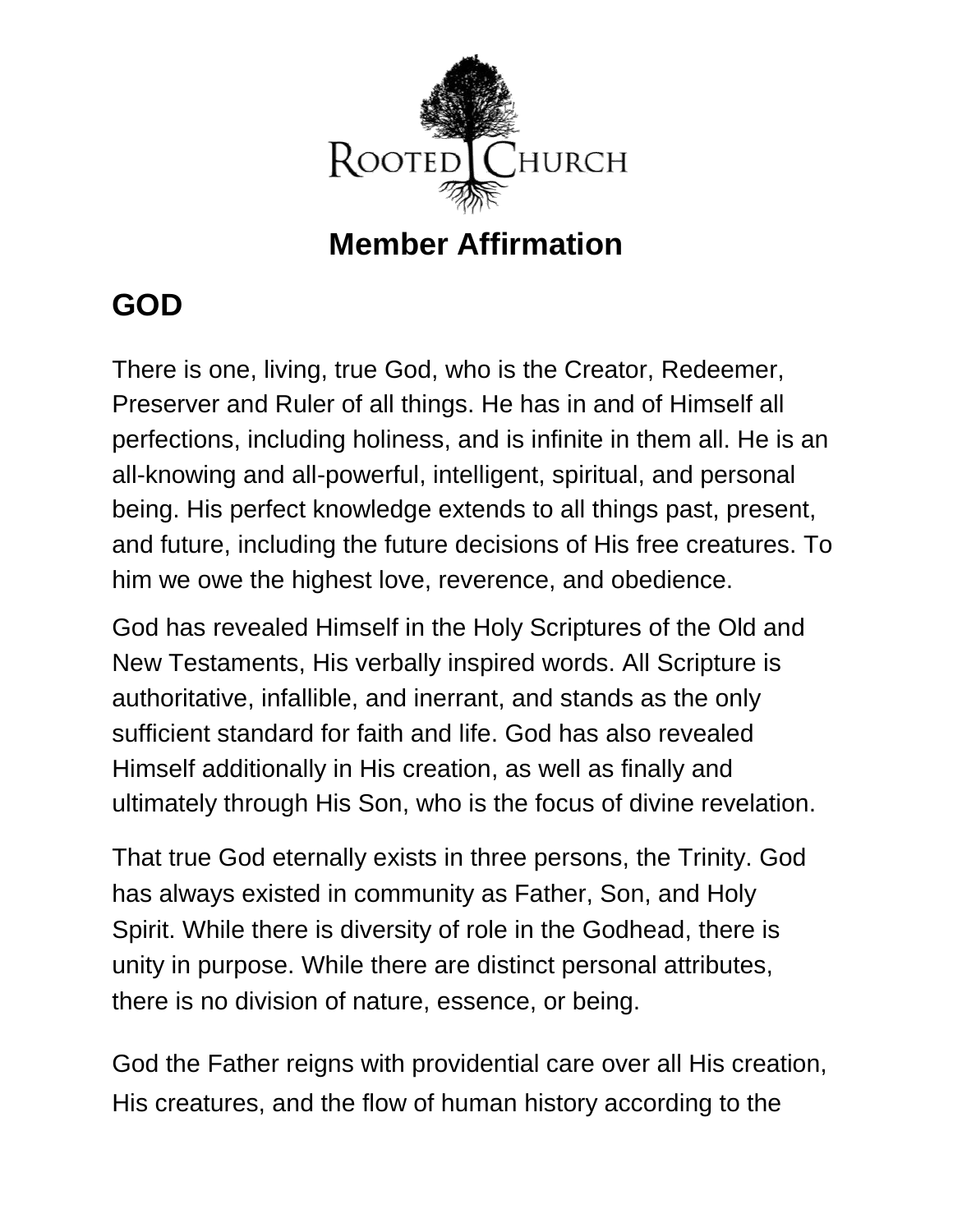purposes of His grace. All-powerful, all-knowing, all-loving, and all- wise, He purposed redemption through Jesus and by the Spirit. While God is Father in truth to those who become children by faith in Christ, He is fatherly in His attitude toward all humans.

The Lord Jesus Christ, the eternal Son of God, became man without ceasing to be God, having been conceived by the Holy Spirit and born of the virgin Mary in order that He might reveal God and redeem sinful man. He took upon himself human nature with its demands and necessities, identifying Himself completely with humankind, yet without sin. Our Lord won our salvation by completely obeying and thereby fulfilling the divine law on our behalf, and accomplished our redemption by sacrificially dying on the cross as our substitute. He proved His victory over death and demonstrated our salvation through His literal, bodily resurrection from the dead. We believe that the Lord Jesus Christ ascended into heaven and is now exalted at the right hand of God where, as our High Priest, He fulfills the ministry as our representative intercessor and advocate. We believe Jesus who came in humility will come once again in power and glory, visibly and bodily, judging at His return the living and the dead.

The Holy Spirit is an eternal, divine person who convicts the world of sin, of righteousness, and of judgment and brings glory to the Father and the Son. He applies the redemption of Christ, effecting regeneration, baptizing all believers into the body of Christ, and indwelling, transforming, and sealing them unto the day of redemption. He inspired the Scriptures and illuminates believers in understanding God's revelation. He distributes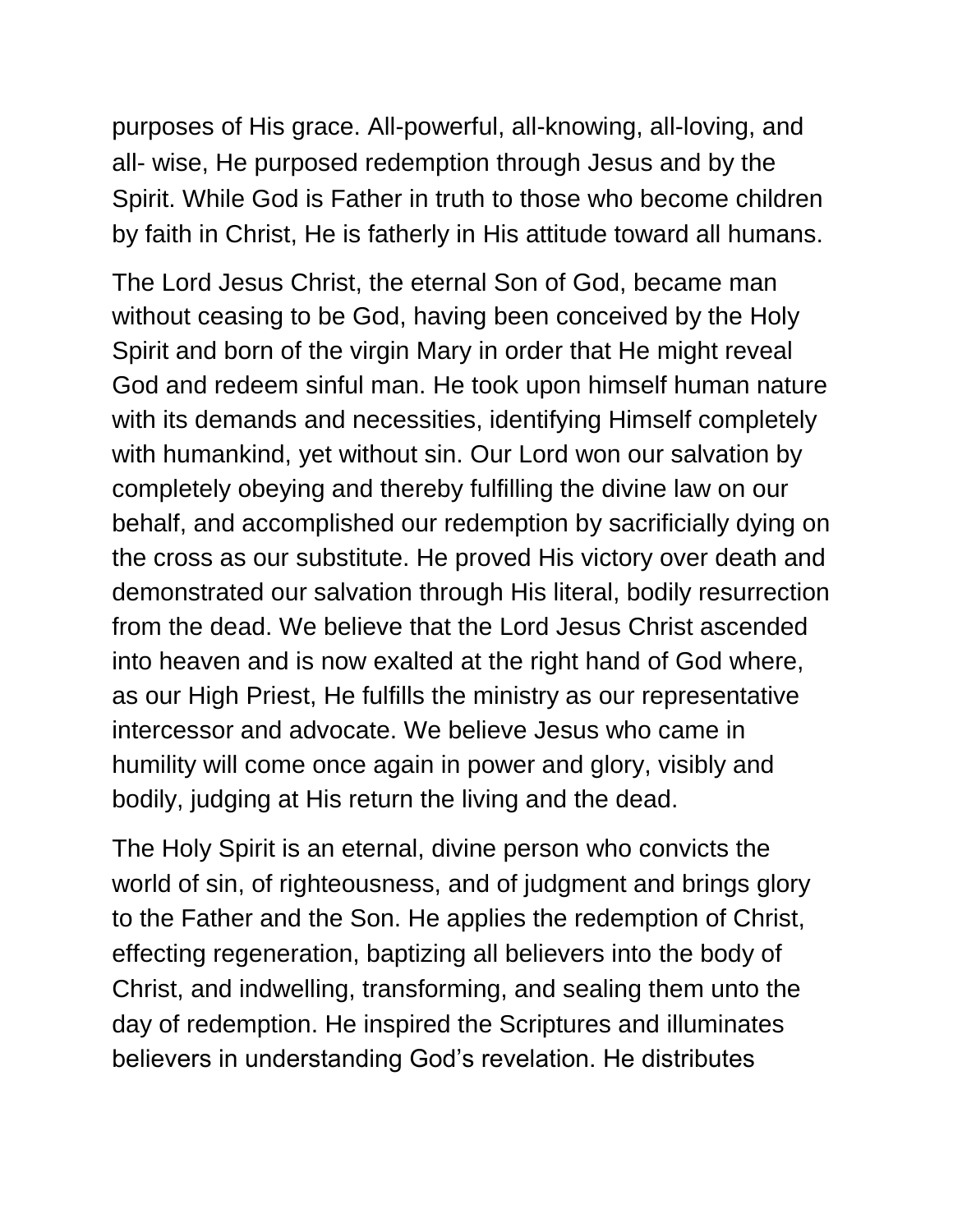spiritual gifts to all believers according to His sovereign good pleasure for the purpose of building up the body of Christ.

# **GOSPEL**

The Lord God created all things in heaven and on earth and declared them good. He made human beings as the pinnacle of the creation, placing them in His place, under His rule, as His people to rule over His creation. He made Adam in His own image and likeness. Therefore, all humans of all races possess full dignity and are worthy of respect and Christian love.

However, through Adam's sin, the human race fell, inherited a sinful nature, and became alienated from God. Although humans are not utterly wicked, they are totally depraved and are of themselves utterly unable to remedy their lost condition. Sinners by nature, all human beings therefore choose to sin, due to the fall, and bring upon themselves the just wrath of God.

God, by His grace, sent His Son Jesus to earth to accomplish redemption. Christ lived the perfect life sinful, imperfect people could not live. He died the cruel death that fallen, rebellious sinners deserved. Jesus righted the wrongs of the first man, Adam, through His redemptive work. Salvation, then, is the gift of God brought to man by grace and received by personal faith in the person and work of Jesus Christ. True salvation manifests itself in repentance over sin, living, abiding trust in and love for the Triune God, and sacrificial love for the people of God, the Church. At the point of faith, men and women are declared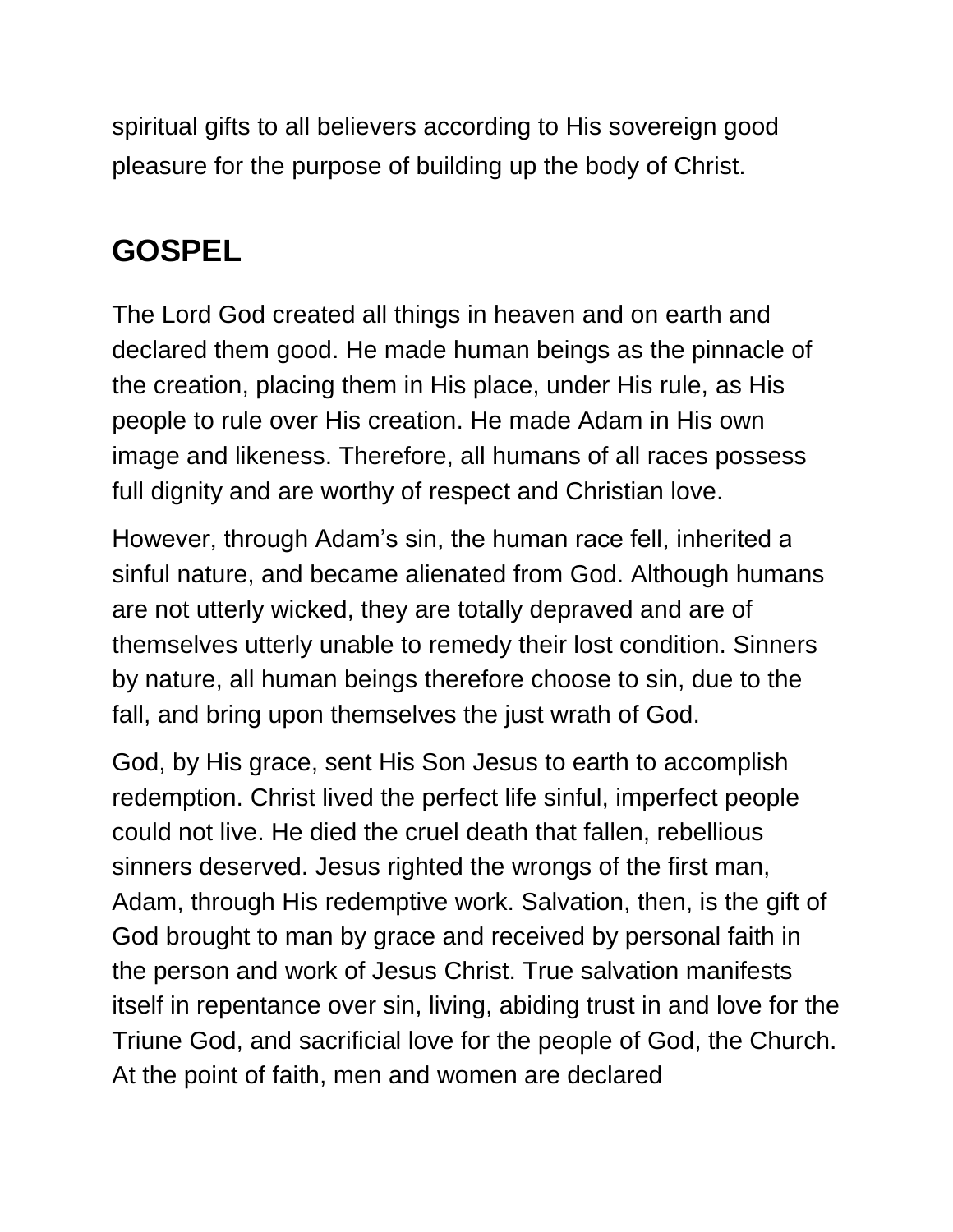righteous and forgiven in God's sight. They are then transformed by God's Spirit progressively unto holiness until the final day when they are made perfect. The redeemed, once saved, are kept by God's power and are thus secure in Christ forever. Therefore, it is the privilege of believers to rejoice in the assurance of their salvation through the testimony of God's word and His Spirit. Although genuine Christians will sin and stumble, God's preservation of His children manifests itself in persevering love for God and neighbor.

Jesus Christ will return one day to bring about the consummation of all things. While the kingdom of God has broken into the world through Christ's person and work, one day, He who came in humility will return in glory to reverse the fall, accomplishing complete and final redemption. Men and women alive at His return will either be united with, or separated from Him eternally, based on their relationship with the Son. Those dead will be resurrected with the same ends. God will renew His creation, reconciling all things to Himself. The second Adam, Christ, will rule with His children, the church, over a new heavens and new earth for all eternity. God's people will once again be in God's place under God's rule, and such will be the case forever.

## **CHURCH**

The church, which is the body and bride of Christ, is a spiritual organism made up of all born-again persons in all places at all times. Primarily, however, the Bible speaks of the local church, an assembly of believers covenanting together in community in a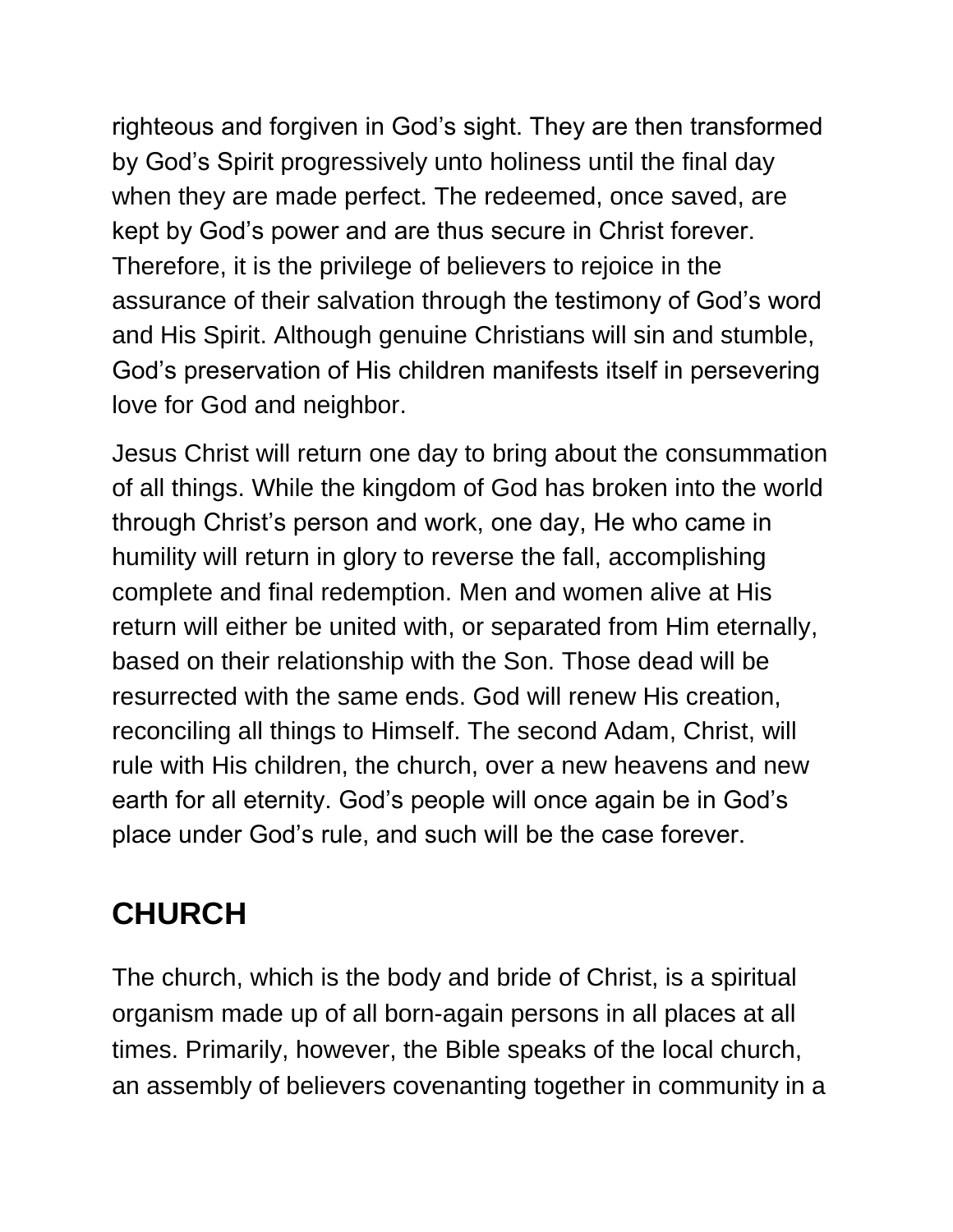specific place at a specific time for worship and mission. The establishment and continuance of these local churches is clearly taught and defined in the New Testament Scriptures. Those churches exist to proclaim the gospel to each other and to the world, practice the ordinances of the church, and exercise church discipline. The local church is a self-governed, independent body, free of any external authority or control.

The ordinances of the local church are Baptism and the Lord's Supper. Baptism is the church's entry rite and is properly administered to believers through immersion and demonstrates that one has been united with Christ in His death, burial, and resurrection, and has been washed clean from sin through Him. The Lord's Supper is a continuing rite of God's people, where the bread and the fruit of the vine are consumed corporately, representing the broken body and shed blood of Jesus Christ, and celebrating His person and work and anticipated return.

The officers of the local church are elders, which biblically must be men, and deacons. Elders, also biblically known as overseers or pastors, teach and lead the people of God, having authority to govern the local church. Deacons serve the people of God, caring for, in particular, the physical needs of the flock, freeing up the elders to teach and pray.

The Lord has gifted all members to serve the local body of Christ. It is the responsibility and privilege of every believer to develop and minister according to the gift(s) and grace of God that is given to him or her.